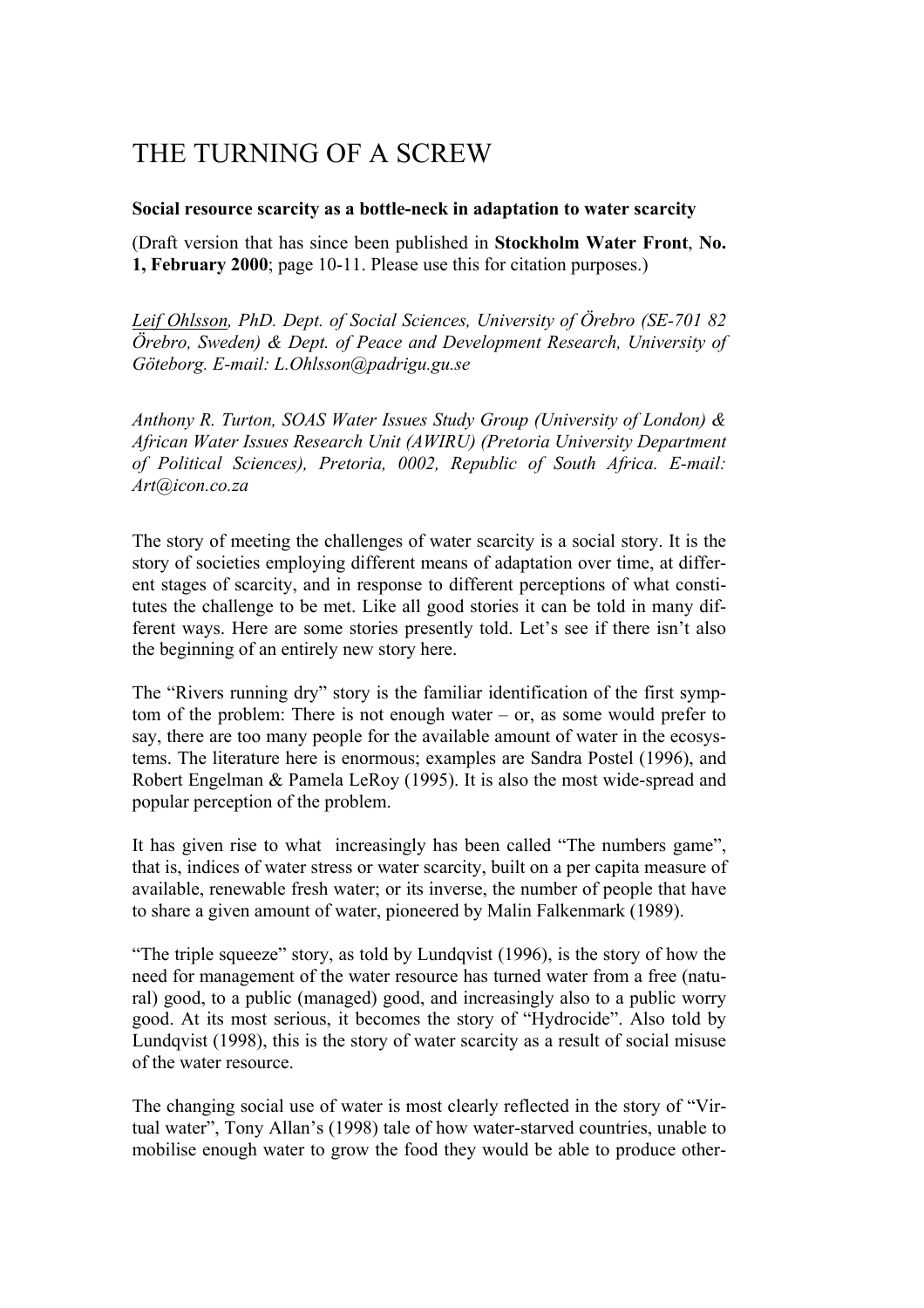wise, instead import water in the form of food.

The story of "Water wars" by Joyce Starr (1991) is the first alarmist recognition from the beginning of the 90s, of how scarcity of water could lead to widespread social disruption. Countered by Aaron Wolf (1998), it has gradually been replaced by the understanding that shared water resources tend to lead to cooperation rather than conflict between countries. On the other hand, conflicts over water, as we all know, do occur – but they are much more likely to take place between user groups within societies, than between countries. An excellent tool for understanding the mechanisms of such conflicts has been provided by Thomas Homer-Dixon (1994, 1995), in the form of "Environmental scarcity", "Resource capture", "Ecological marginalization", and "The ingenuity gap".

These are all true stories, and good stories, since they each teach us something important about the present predicament, and how we have arrived there. The ways we tell them reflect the *conceptual glasses* through which we understand the challenge. And the implicit *arguments* in our recounting of those challenges constitute *guidelines for action*. Therefore, it is important to identify what the stories we tell teach us to do, and to reflect upon whether it is really the best story to tell, in order to help us understand what the most urgent challenges are, and how to respond to them.

What we would like to do, is to pick up the thread by telling a new story of "Social resource scarcity".

## **The new story emerging**

The new story emerging follows from the evolution of water management practices. The recounting of experiences collected in the scientific literature on water resources management form a progression. They are about i) identifying bottlenecks; ii) finding the appropriate social tools to meet the challenges posed; and iii) dealing with the conflicts created by the new ways of using water resources socially.

For simplicity, three steps are often identified:

1) Supply management, which involves often large-scale engineering efforts, sometimes even called "heroic engineering". It includes the building of dams, large water transfer projects, etc. The objective clearly is to "get more water".

2) Demand management, which in the first step involves end-use efficiency measures. The objective is to get more use out of the existing amount of accessible water: It is the "More use per drop" stage.

3) In the third step demand-management is taken further by what has been called *allocative efficiency* measures, which entails large-scale social restructuring. The objective here is to do better things with water; to get "more value per drop"; which means industries and cities instead of agriculture.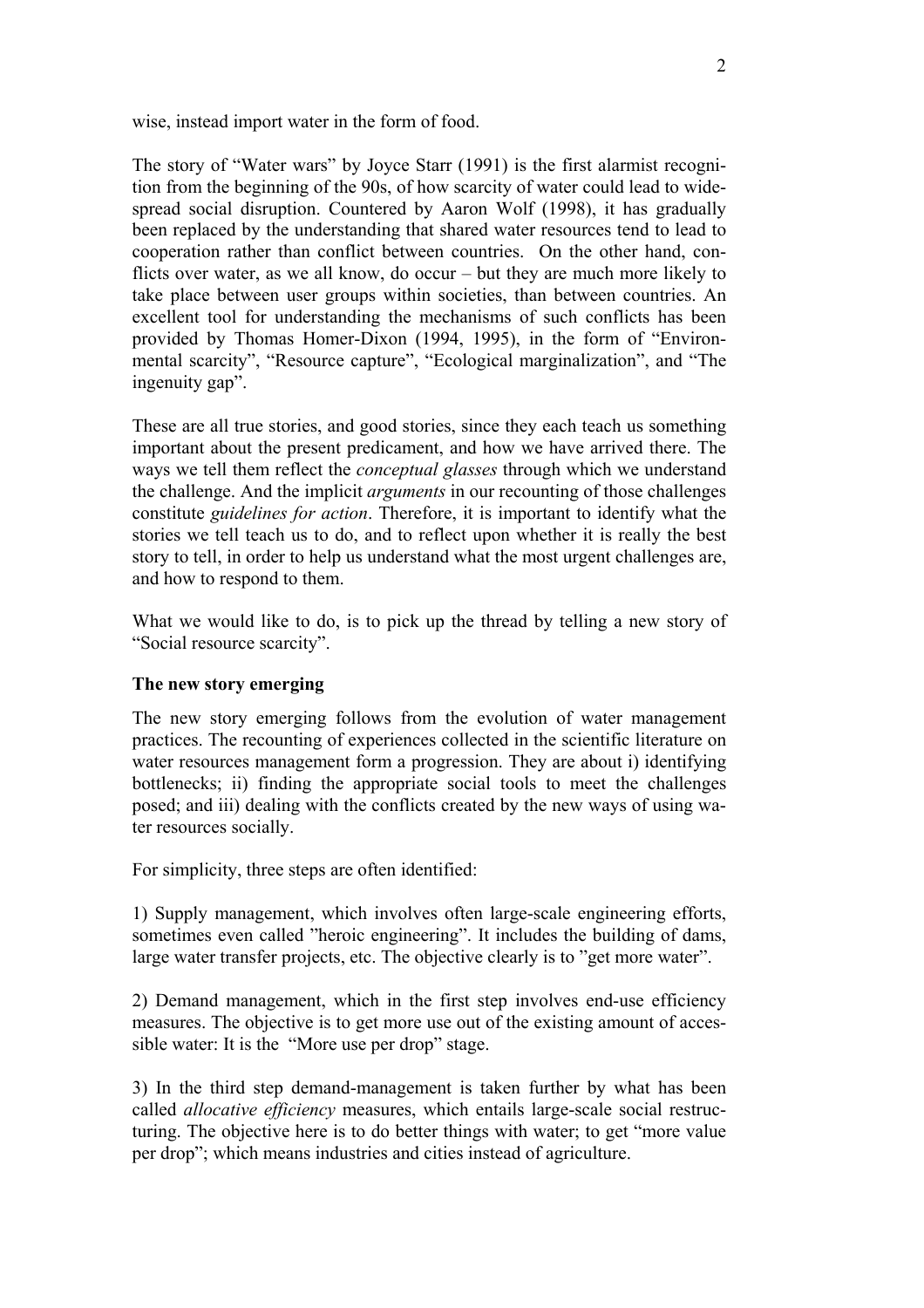

The image we use is faulty however. This development does not form a linear progression.

## **The turning of a screw**

The story of changing social uses of water rather forms a spiral movement, oscillating between a perceived scarcity of the natural resource water, and a perceived scarcity of the social means required to overcome the original scarcity; all the while progressing towards ever increased amounts of social resources applied to overcome the natural resource scarcity.

A more appropriate simile, therefore, is *the turning of a screw*. The content is the same, but intuitively it becomes easier to see the interaction between the sphere of natural resource management and the social challenges encountered.

We would like to suggest that this turning of the screw represents an oscillation between a *first-order scarcity* of the natural resource water; alternating with a *second-order scarcity* of the social resources required to successfully adapt to the first-order water scarcity.

Similarly, the task of managing this process essentially is about learning how deal with: i) the *conflicts* encountered as a result of the natural resource scar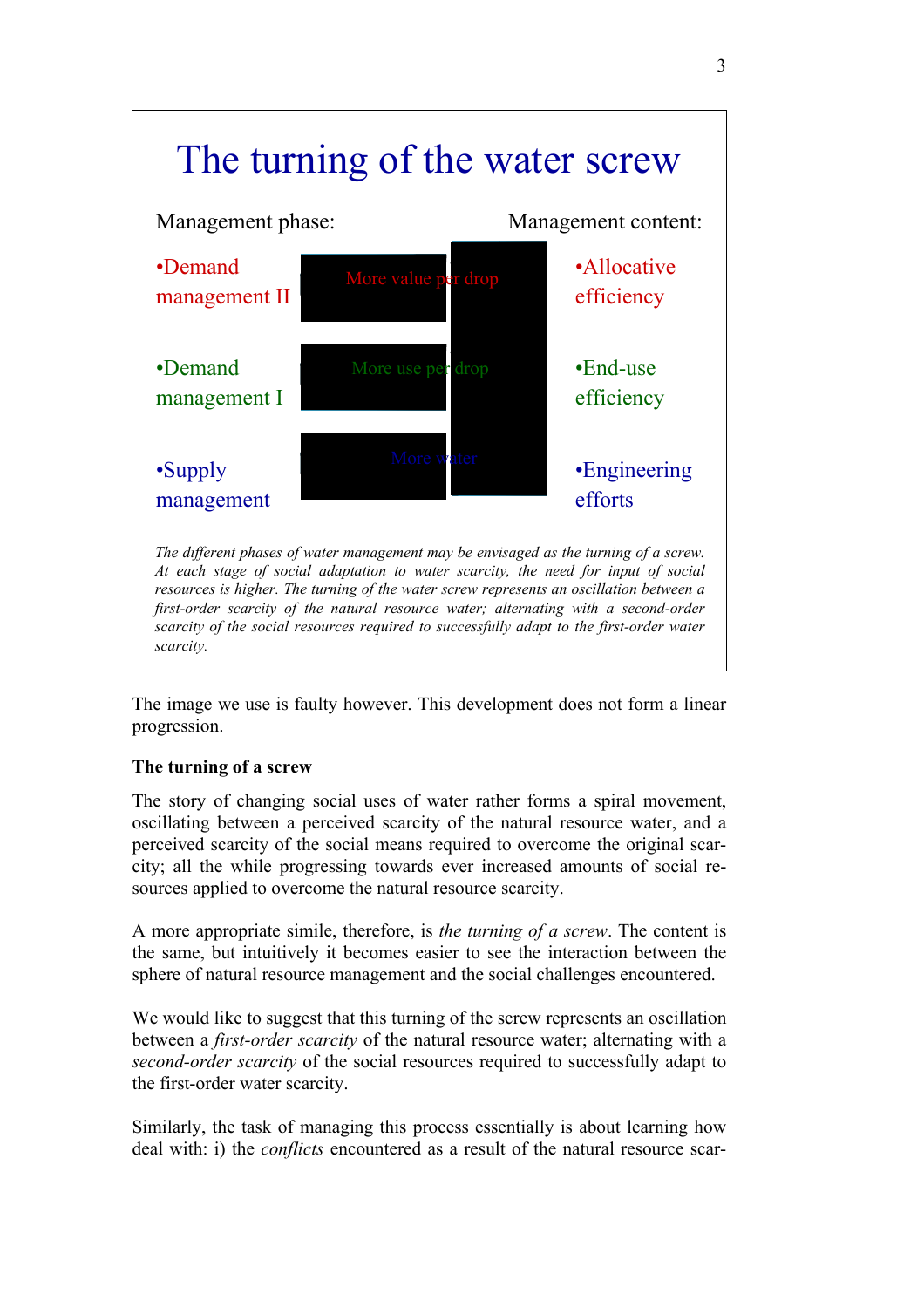city itself (both international and internal conflicts about the distribution of the resource); and ii) the *conflicts* encountered as a result of the social resources applied to overcome the natural resource scarcity (internal conflicts, often directed at the state, and therefore a dangerous impetus for external conflict).

The management task therefore constantly shifts between *managing first-order conflicts* over the scarce resource itself; and *managing second-order conflicts*, caused by the very means societies employ to overcome the first-order scarcity.

Any discussion aimed at finding appropriate strategies for managing water scarcity therefore seemingly would benefit from starting off with some reflections on where on the thread of the ever-turning screw a particular country is situated at a given moment. Let's have a closer look at the three large turnings of the screw identified here.

## **Natural or social resource scarcity?**

At every turning on the screw, the crucial task is to identify the social bottlenecks, which stand in the way of new kinds of adaptive measures.

1) When large-scale supply-side engineering efforts no longer is the appropriate solution, a way must be found to overcome the vested interests of what by then will have become a powerful and entrenched economic and political sector.

2) When the new economic incentives entailed by the first stage of demandmanagement ("more use per drop") creates conflicts with previously subsidised water uses, ways must be found of compensating aggrieved parties.

3) When irrigated agriculture no longer can be the main source of livelihood for people, the influx to cities must be handled, and new jobs created at a rate that will satisfy justified demands for better lives from still increasing populations.

Each step, gigantic as the challenge is, means turning a natural resource scarcity into a social resource scarcity, in the sense that the ability to mobilise *a sufficient amount of social resources in order to change societal water use* emerges as the strategic bottleneck.

Bringing *the adaptive capacity* of a society into the equation thus means transcending the trap of absolute scarcity. A previous *absolute* scarcity of water (under prevalent forms of usage) is turned into a *relative* scarcity; in the sense that how societies will succeed to live with less water now depends on how well they handle the challenges of adapting to another social usage of water. (Ohlsson 1999)

#### **Natural resource reconstruction**

The goal of adaptation to water scarcity is to accomplish what Allan  $\&$ Karshenas (1996) has termed "natural resource reconstruction", that is, a level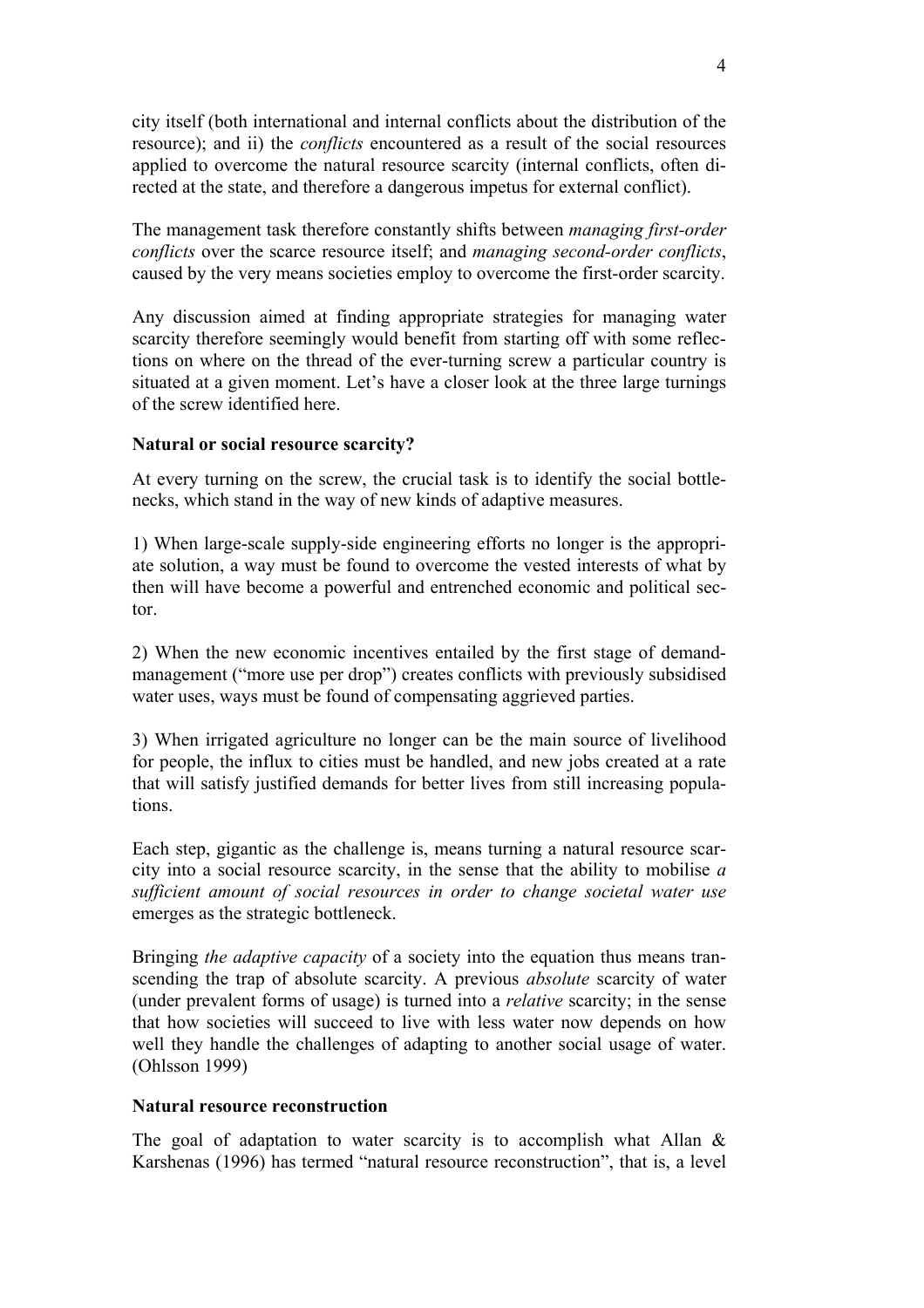of resource withdrawal which is below the natural resource sustainability level. In the case of water this means that total water withdrawals must be less than the annually renewable amount of water.

The challenge for water management is to accomplish this with available social resources, in a way that does not endanger development expectations, thus risking social disruption. It is a huge task, but not an impossible one. The tools, however, are widely different from the era of "heroic engineering". Today the most effective tools are institutional change, economic incentives & disincentives, and the large-scale social structural change necessitated by the strategy of "virtual water", that is producing goods with "higher return to water" for export, and importing the food for which there is not enough water to grow.

Anthony Turton (1999) has shown how this process is well under way in several countries. Israel is a case in point, where recycled wastewater is now being used to revitalise aquatic ecosystems. South Africa provides another example where the new Water Law has made the needs of aquatic ecosystems equal in status to that of basic human consumption, calling this the "reserve" and thus protecting it as a legal right. Other Southern African countries such as Botswana and Namibia are now following suite.

The point we both are anxious to bring across, is that this process is extremely demanding on the adaptive capacity of all countries, and not least developing countries. In fact, just as we are familiar with the concept of a sustainability level for water, we ought to attempt to grasp the content of a corresponding sustainability level for social resources. Unlike the natural resource sustainability level (which is a constant), the sustainability level of social resources would seem to increase with every turn of the water screw, since the amount of social resources needed to successfully implement adaptation becomes progressively higher at every step of adaptation.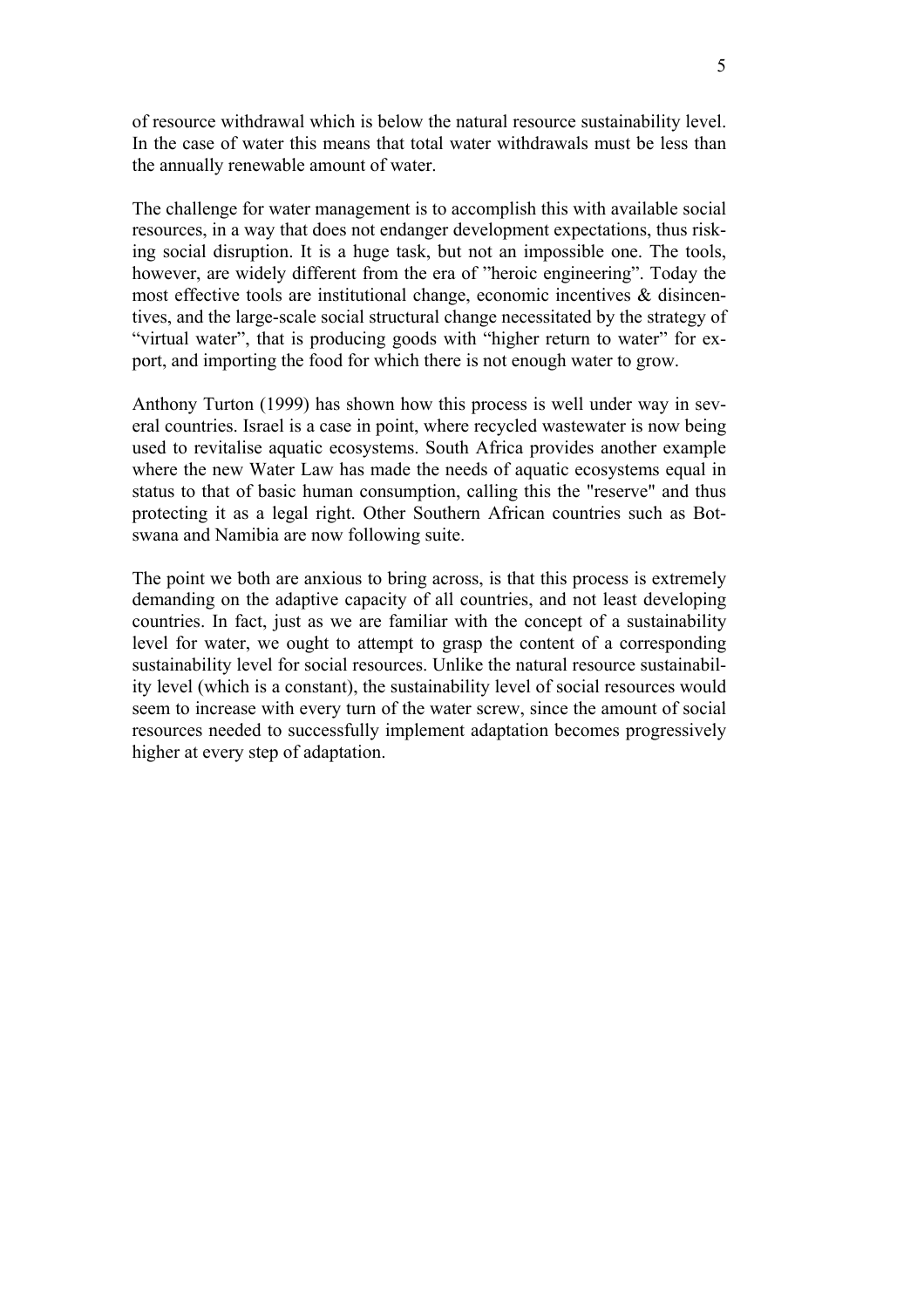

*process whereby a previously unsustainable water-use may be turned around to sustainable practices. The process puts greats demands on the adaptive capacity of societies, that is, their ability to mobilize a sufficient amount of social resources. Supply-side solutions, that is, engineering efforts may for a time may mobilize a surplus of water (blue curve) to meet rapidly rising demands of population (red curve) and welfare increases. Beyond the sustainability level of the water resource, however, demand-side solutions become necessary, first by end-use efficiency measures, then by allocative efficiency. Whereas the sustainability level of the natural resource water is a constant, the sustainability level of social resources (green curve), that is, the amount of social resources needed to successfully implement adaptation becomes progressively higher at every stage of adaptation. (Adapted from Turton & Ohlsson 1999.)*

## **First- and second-order conflicts**

Ultimately, the reason for turning the water screw ever harder is the necessity to avoid social conflict and widespread disruption. Concurrently, however, new types of conflicts are encountered; both first-order conflicts about the water resource itself, and second-order conflicts caused by the very means societies employ in order to adapt to water scarcity.

1) *First-order conflicts* at the first stage (supply side management) are tensions, possibly open conflicts, between countries. This is the upstream-downstream game. *Second-order conflicts* may arise within countries as a result of the large number of people displaced by dam-building projects.

2) At the second stage (end-use efficiency) *first order-conflicts* take place be-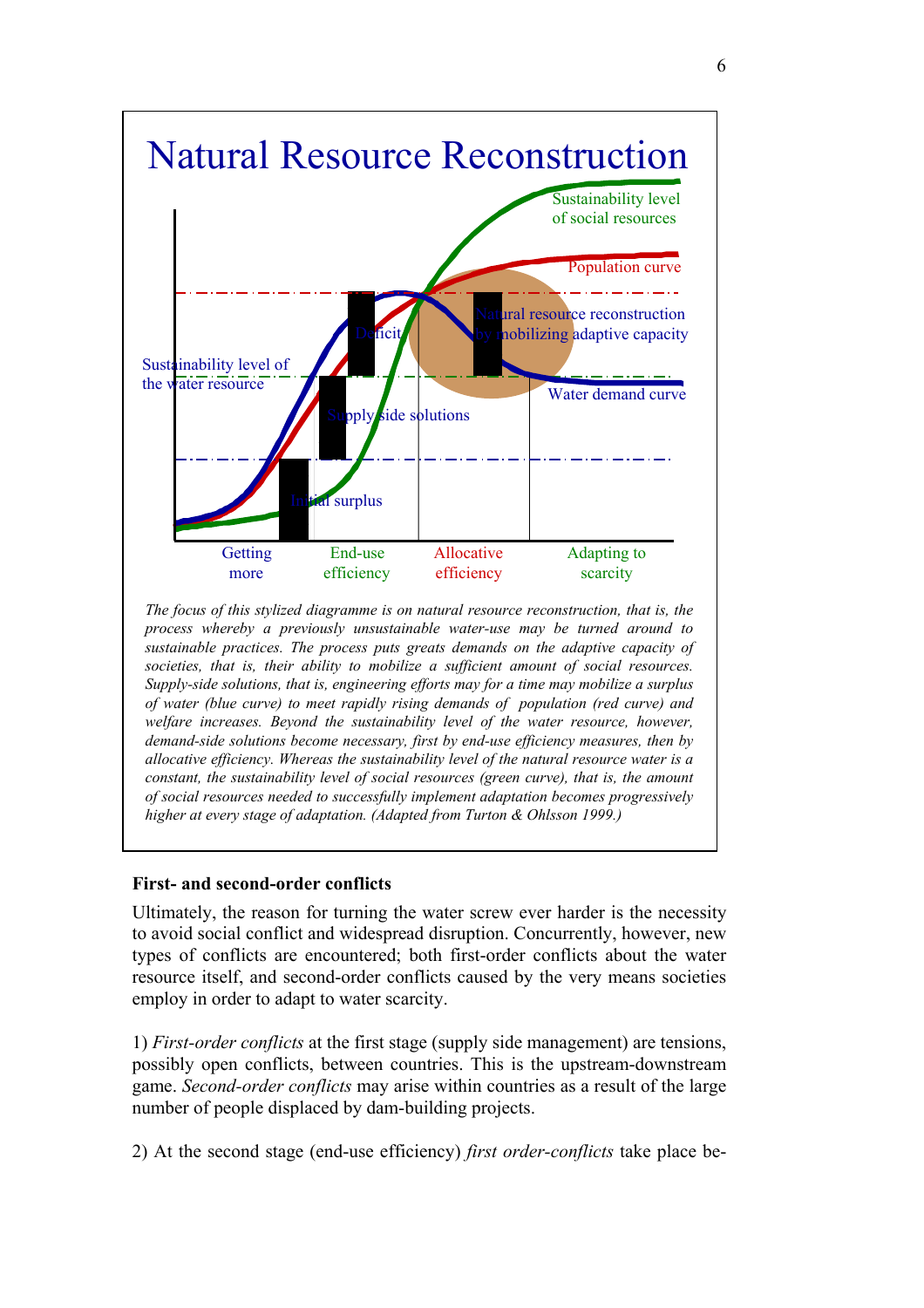tween user groups within countries. This is the resource capture mechanism of what Homer-Dixon has called environmental scarcity. It is always followed by marginalization of weaker segments, and thus increased inequalities. *Secondorder conflicts* follow from the implementation of new institutional frameworks, which may infringe on the privileges of previous users, for example subsidised irrigated agriculture.

3) The *first-order conflicts* at the third step (allocative efficiency) takes place between *sectors*, most notably agriculture and cities. They may be comparatively easy to resolve in the development process. The *second-order conflicts* at this stage, however, are much more difficult. They result from the frustrations of people who no longer can get at livelihood from agriculture, and not yet are able to secure a livelihood in cities.

Note particularly here, that conflicts *between* countries (the risk of water wars) follows only from the first turning of the screw. In the further progression of water management we are facing conflicts *within* countries. (Ohlsson 1999)

#### **What is the most important scarcity to measure?**

We measure what we think is important. The learning lesson of studying the development of different generations of water scarcity indices is that they mirror the progression in the perception of what constitutes the real scarcity in water affairs at different stages of the turning of the water screw.

The first generation of simple per-capita availability water scarcity indices were appropriate for identifying a problem in the prevalent supply-side management efforts, and to sound the alarm. As a by-product, they spurned the fears of international conflict over water.

As the perception of the character of the challenge of adapting to this firstorder water scarcity grew, refined indices evolved, some of them concentrating on fine-tuning the perception of the challenge at hand from an ecological point of departure, while other focused on the challenge of mustering a sufficient amount of social resources necessary to both manage adaptation, and handle the second-order conflicts ensuing from the very means societies were likely to employ in order to adapt to scarcity.

All of the indices highlight important aspects of water scarcity. None of them should be used to the exclusion of others; rather they complement each other. The interesting part is the way they mirror a growing and changing perception of the complexities involved in water management.

But how do you measure an entity like social adaptive capacity in regard to water scarcity?

#### **A Social Water Stress Index**

If you think that the capability of a society to respond to difficult challenges depend on factors such as, for example, distributional equity, political partici-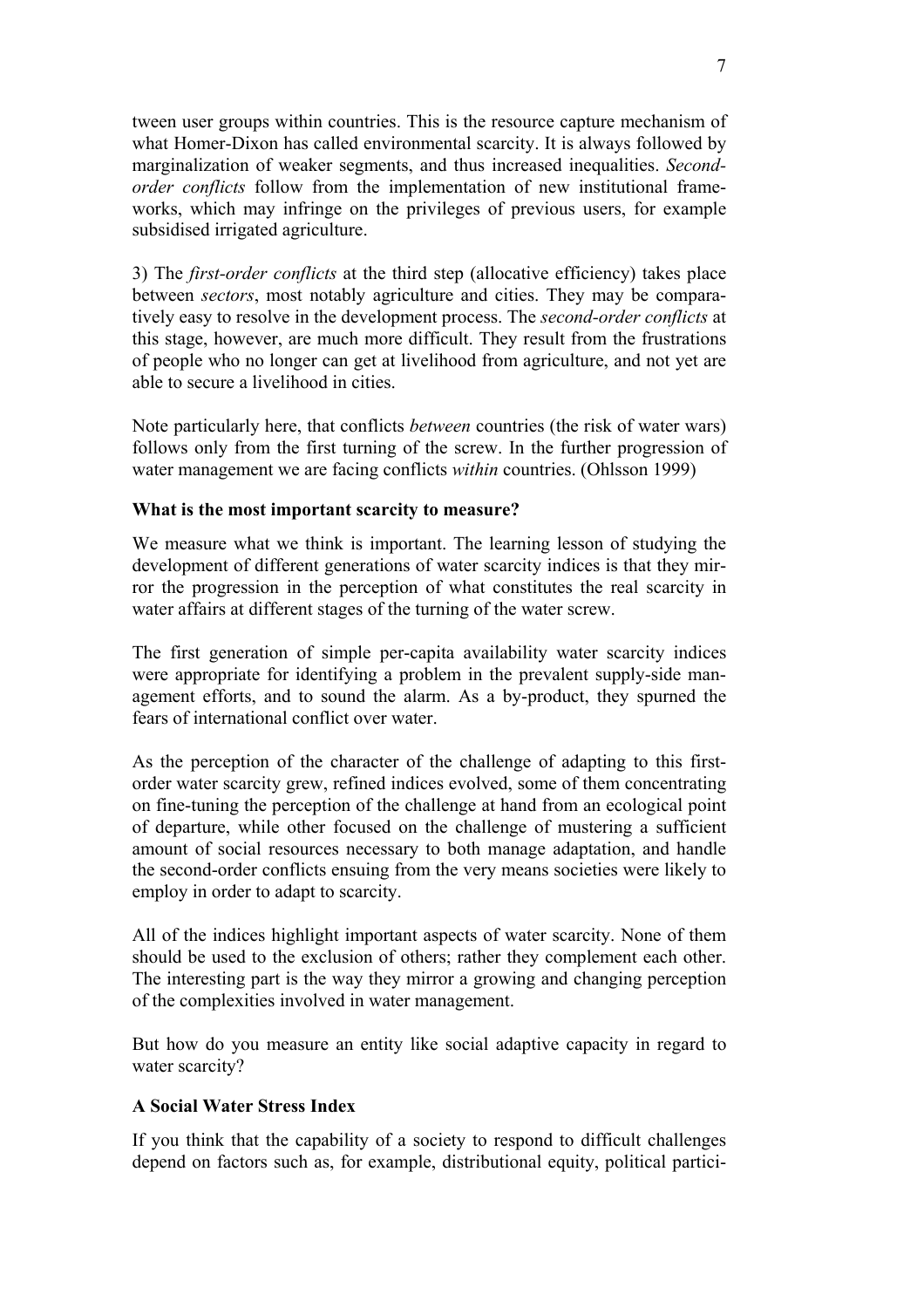pation, access to education (all of them very likely important to foster commitment, and political loyalty of the population) – then there already exists a very appropriate and widely accepted indicator, namely the UNDP Human Development Index.

The human development index measures the average achievements in a country in three basic dimensions of human development – longevity, knowledge and a decent standard of living. A composite index, the HDI thus contains three variables: life expectancy, educational attainment (adult literacy and combined primary, secondary and tertiary enrolment) and real GDP per capita (in PPP\$).

If you construct a water scarcity index by taking the equally widely used firstgeneration water scarcity index of per capita availability of renewable fresh water (or its inverse, the number of people per flow unit), and *dividing* it with the HDI (and some arbitrary but common correction factor) you will get a *Social Water Scarcity Index* (SWSI) which not only would serve to high-light the importance of a society's social adaptive capacity facing the challenges of water scarcity, but also gets rid of some annoying anomalies in that firstgeneration index.

As an example, the SWSI index will no longer classify countries such as South Korea, Mauritius, Poland, Iran, Cyprus, United Kingdom, Belgium, and Peru as water-stressed. Due to their higher social adaptive capacity (as measured by a higher HDI) they will now be classified as relatively sufficient (at present). Countries such as the United Arab Emirates and Oman will move from waterscarce to "merely" water-stressed. On the other hand countries such as Niger, Afghanistan, Burkina Faso, Eritrea, and Nigeria will move from "relative sufficiency" to "water stress"; and a country such as Ethiopia will move from "water stress" to "water scarcity", in all cases due to their low adaptive capacity as measured by the HDI.

The SWSI also seems to be able to shed some light on the anomaly of Israel being able to maintain a high level of modern society, in spite of both of them being classified as "beyond the barrier" according to the first-generation waterscarcity index. According to the SWSI Israel is "merely" water-scarce, due to its high level of social adaptive capacity. A similar change of category goes for Tunisia, while Egypt is moved from "water scarcity" to "water stress", if you take social adaptive capacity into account. (Ohlsson 1998)

#### **Testing the value of the concept**

The Social Water Stress/Scarcity Index is just an illustration, not a proof, of the viability of a concept like social water scarcity. In order to prove its value, it has to be tested. Anthony Turton has drawn up the lines of an intriguing collaborative research project in the SADC area, southern Africa (Turton & Ohlsson 1999).

The basis for the project is to describe the two pillars of adaptive capacity (or the stock of social resources available in the society under study). One pillar is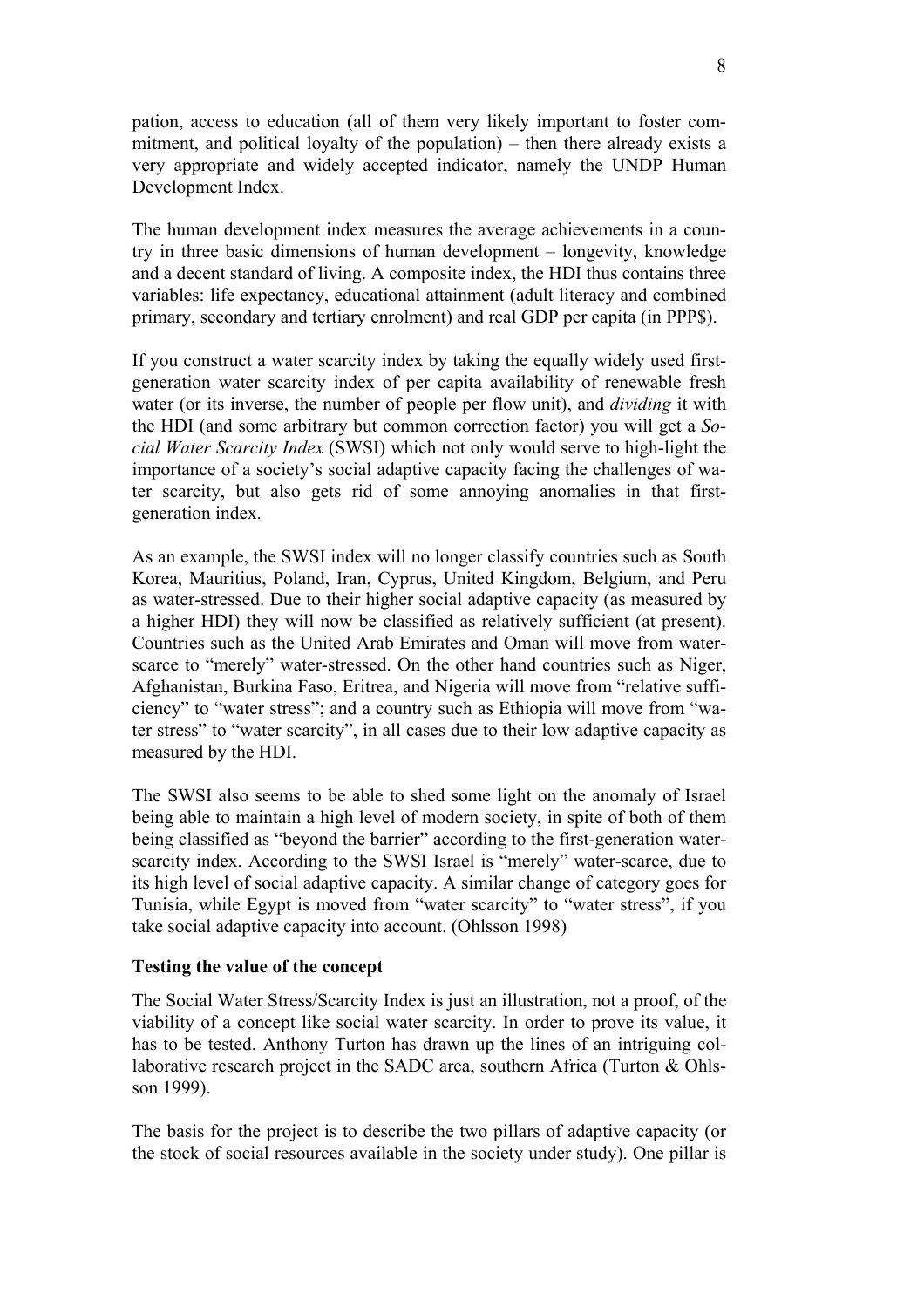what Turton terms the *social component* of adaptive capacity. It is largely endogenous, existing in the "hearts and mind" of the governed and cannot be artificially created. The other pillar, the *structural component* of adaptive capacity, however, is partially exogenous and can be assisted by foreign technical and financial support in the form of "capacity building".

We chose to study Water demand management practices as the empirically testable manifestation of the adaptive capacity of a society striving to accomplish both natural resource reconstruction *and* fulfil the development expectations of its population. We hope to show some light on the conditions under which "structurally-induced water abundance" could be accomplished, in spite of a chronic first-order resource scarcity.

We look very much forward to testing these ideas shortly in the southern African context, and would much like to get into contact with colleagues who may find something of value in them for their own purposes, in that region or elsewhere, for mutual benefit.

#### **References**

Allan, Tony, 1998, "Avoiding war over natural resources", in *Forum: Water and war*, ICRC.

- Allan, J.A. & Karshenas, M., 1996, "Managing Environmental Capital: The Case of Water in Israel, Jordan, the West Bank and Gaza, 1947 to 1995", in Allan, J.A. & Court, J.H. (eds.) 1996. *Water, Peace and the Middle East: Negotiating Resources in the Jordan Basin*, London: I.B. Taurus Publishers.
- Engelman, Robert & LeRoy, Pamela, 1995: *Sustaining Water: An update*. Population Action International, Washington DC.
- Falkenmark, Malin, 1989, "The Massive Water Scarcity Now Threatening Africa Why isn't it Being Addressed?", *Ambio*, Vol. 18, No. 2. pp. 112–118.
- Homer-Dixon, Thomas F., 1994, "Environmental Scarcities and Violent Conflict: Evidence from Cases", *International Security*, vol 19 no 1 (Summer), 5-40.
- Homer-Dixon, Thomas F., 1995, "The Ingenuity Gap: Can Poor Countries Adapt to Resource Scarcity?", *Population and Development Review*, vol 21 no 3 (September), 587-612.
- Lundqvist, Jan, 1996, "The triple squeeze on water: rain water, provided water and wastewater in socio-economic and environmental systems" in J.A. Allan & L. Radwan (eds.), *Proceedings of the European seminar on water geography*, London 6-10 September 1996.
- Lundqvist, Jan, 1998, "Avert Looming Hydrocide", *Ambio* vol 27 no 6 (September), 428-433.
- Ohlsson, Leif, 1998, *Water and Social Resource Scarcity*. An issue paper commissioned by the FAO AGLW (Rome). p
- Ohlsson, Leif, 1999, *Environment, Scarcity, and Conflict A study of Malthusian concerns*, PhD dissertation (12 February), Dept. of Peace and Development Research, University of Göteborg.
- Postel, Sandra, 1996, *Dividing the Waters: Food Security, Ecosystem Health, and the New Politics of Scarcity*, Worldwatch Paper 132 (September).
- Starr, Joyce R., 1991, "Water Wars", *Foreign Policy*, No. 82, Spring, pp. 17-36.
- Turton, Anthony R., 1999, *Water Demand Management (WDM): A case study from South Africa*. MEWREW Occasional Paper no. 4, Water Issues Stud Group, School of Oriental and African Studies (SOAS), University of London.
- Turton, A.R. & Ohlsson, L., 1999, "Water Scarcity and Social Stability: Towards A Deeper Understanding of the Key Concepts Needed To Manage Water Scarcity in Developing Countries", paper presented at the 9th Stockholm Water Symposium, Sweden 9-12 August 1999.